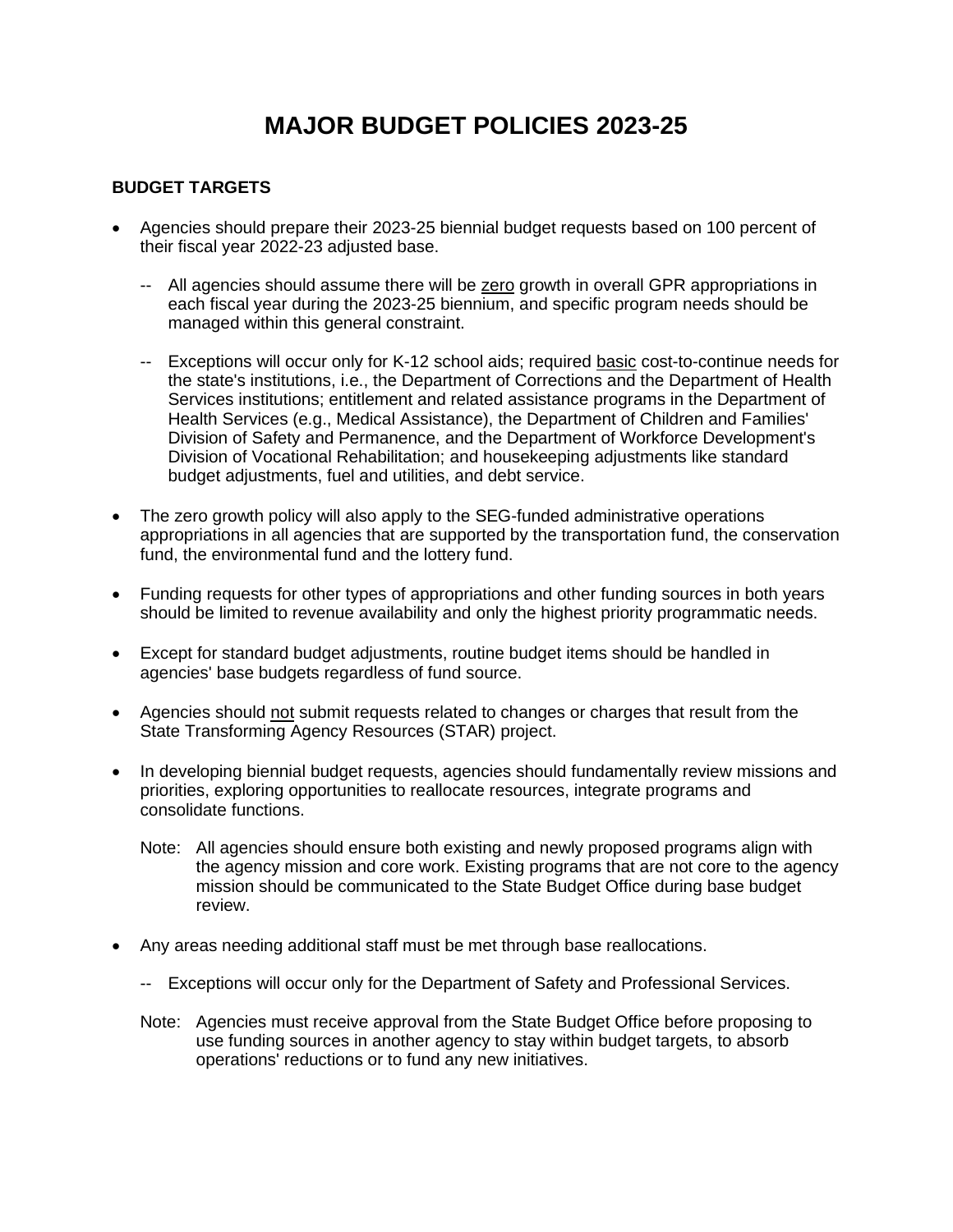• Proposals that transfer functions or programs, including related costs and staff, between agencies should result in zero growth in overall state appropriations (i.e., the transferring agency should have lower overall appropriations to offset the increase at the receiving agency). All agencies involved in the transfer should notify the State Budget Office during the initial stages of considering any such proposal to facilitate review of the request and allocation of any projected savings between the agencies.

# **ACT 201 REQUIREMENTS**

- All agencies, excluding the Legislature and the Courts, are required to include proposals for a state operations budget for their agency under each of the following scenarios:
	- 1. Meet a zero growth target in each fiscal year of the 2023-25 biennium.
	- 2. Reduce the agency's state operations budget by 5 percent from its fiscal year 2022-23 adjusted base in each fiscal year of the 2023-25 biennium.
- The budget proposal targets do not include federal appropriations or debt service appropriations.
- The targets do not allow for the exceptions listed in the Budget Targets Section above, other than standard budget adjustments.
- The targets must be achieved within the state operations portion of the agency's budget. Any proposed changes to local assistance or aids to individuals and organizations appropriations are not included in the calculation of whether an agency meets the targets.
- Agencies will be provided with agency-specific targets and a template for the proposal upon completion of the base reconciliation process, which sets the adjusted base.

# **BASE BUDGET REVIEW REPORTS**

- Pursuant to s. 16.423, Wis. Stats, all state agencies, meaning any office, department or independent agency in the Executive Branch, the Legislature and the Courts, were required to submit a base budget review report no later than May 16, 2022.
- These reports will be summarized in the November 20 report and in the Governor's biennial state budget report to the Legislature.

## **PERFORMANCE MEASUREMENTS IN BUDGETING**

- Agencies must report on the performance measures they identified for previous biennial budgets. These measures should relate to agencies' broad Chapter 20 budget programs. If needed to capture significant shifts in agency function, additional measures could be added; however, only a few measures should be presented so there is a clear focus on results.
- For the 2023-25 budget, agencies must report actual outcome measures through fiscal year 2020-21 and fiscal year 2021-22. Planned outcome measures should be listed for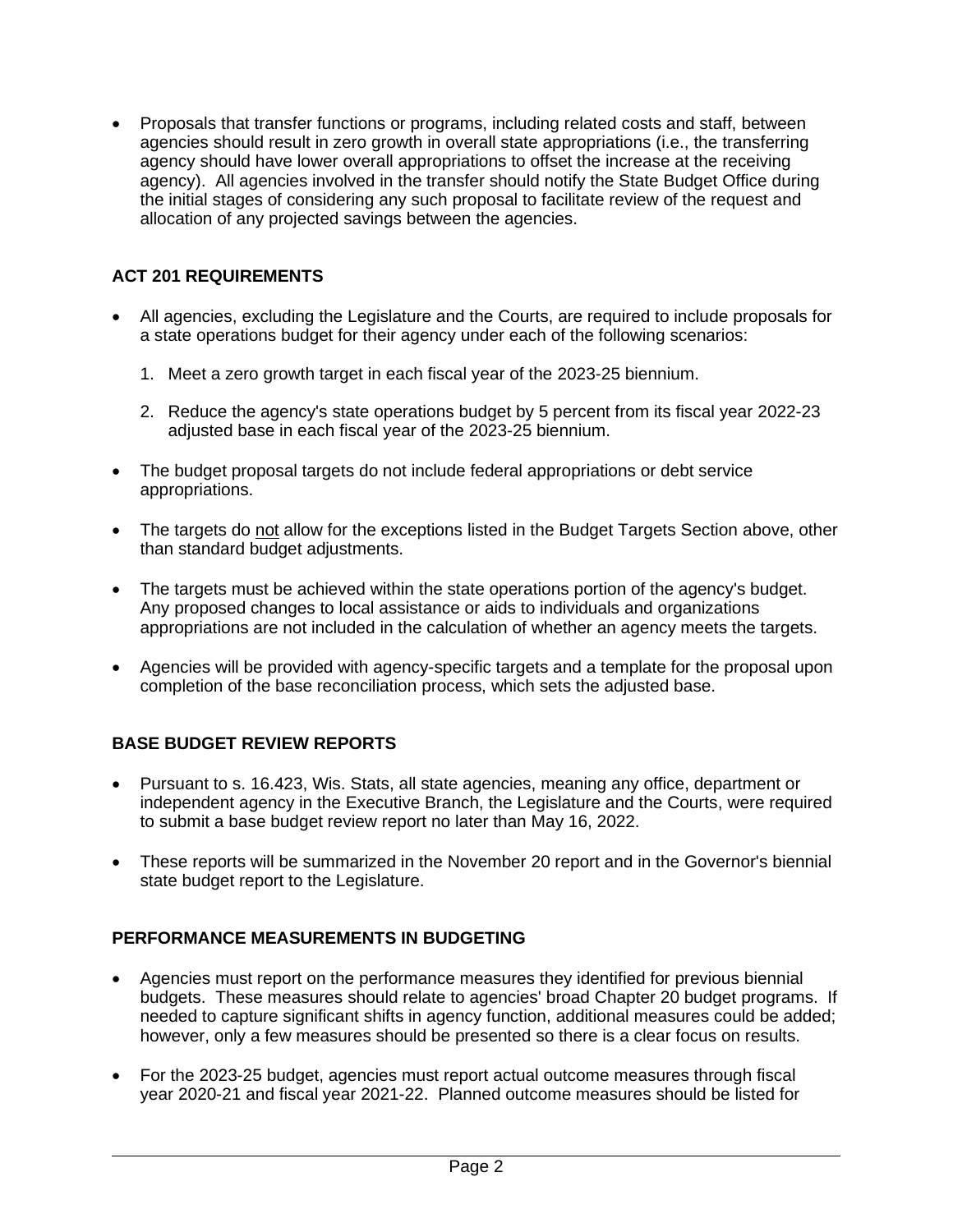fiscal year 2022-23, fiscal year 2023-24 and fiscal year 2024-25. Agencies should track and maintain data going forward to present actual performance data for a fiscal year compared to planned performance. A calendar year may be used if data are collected on that basis (please note where calendar years are used).

- The State Budget Office will include performance measures developed by an agency in the Executive Budget Book, and agencies should reference measures in decision items, where relevant.
- Agency descriptions and performance measures will be included in the state budget system and must be updated in that system. It is important for agencies to follow the prescribed format to ensure consistency and compatibility.

# **BUDGETING FOR INFORMATION TECHNOLOGY**

Requests for funding of information technology projects should identify the link between the project and the state's business goals, conformity to the Department of Administration's Policies and Procedures for Information Technology Management, and provide specific information about each project, including executive sponsorship. Consistent with information technology strategic planning, project definitions must include a standard return on investment (ROI) calculation.

## **BUDGETING FOR DEPARTMENT OF ADMINISTRATION RATE CHANGES**

Agencies should not reflect anticipated rate changes from the various divisions within the Department of Administration in their 2023-25 budget requests. Forecasting of rates and impacts on individual agency budgets will be addressed by the Department of Administration in developing the Governor's 2023-25 budget.

## **FEDERAL FUNDS**

The state has a goal of increasing the ongoing receipt of federal funds where the use of federal funding is consistent with state program goals. In order to increase the amount of federal funds received, agencies should conduct the following review:

- Examine existing grant awards to ensure that they are fully utilized and consistent with agency priorities. If unexpended grant authority is available, the agency should reallocate the funds to other activities to the extent possible under state and federal rules.
- Agencies may also identify, in the form of a policy paper submitted on September 15, additional federal grant opportunities that were not included in the agency's request. Such opportunities may be considered for funding by the State Budget Office during budget deliberations.